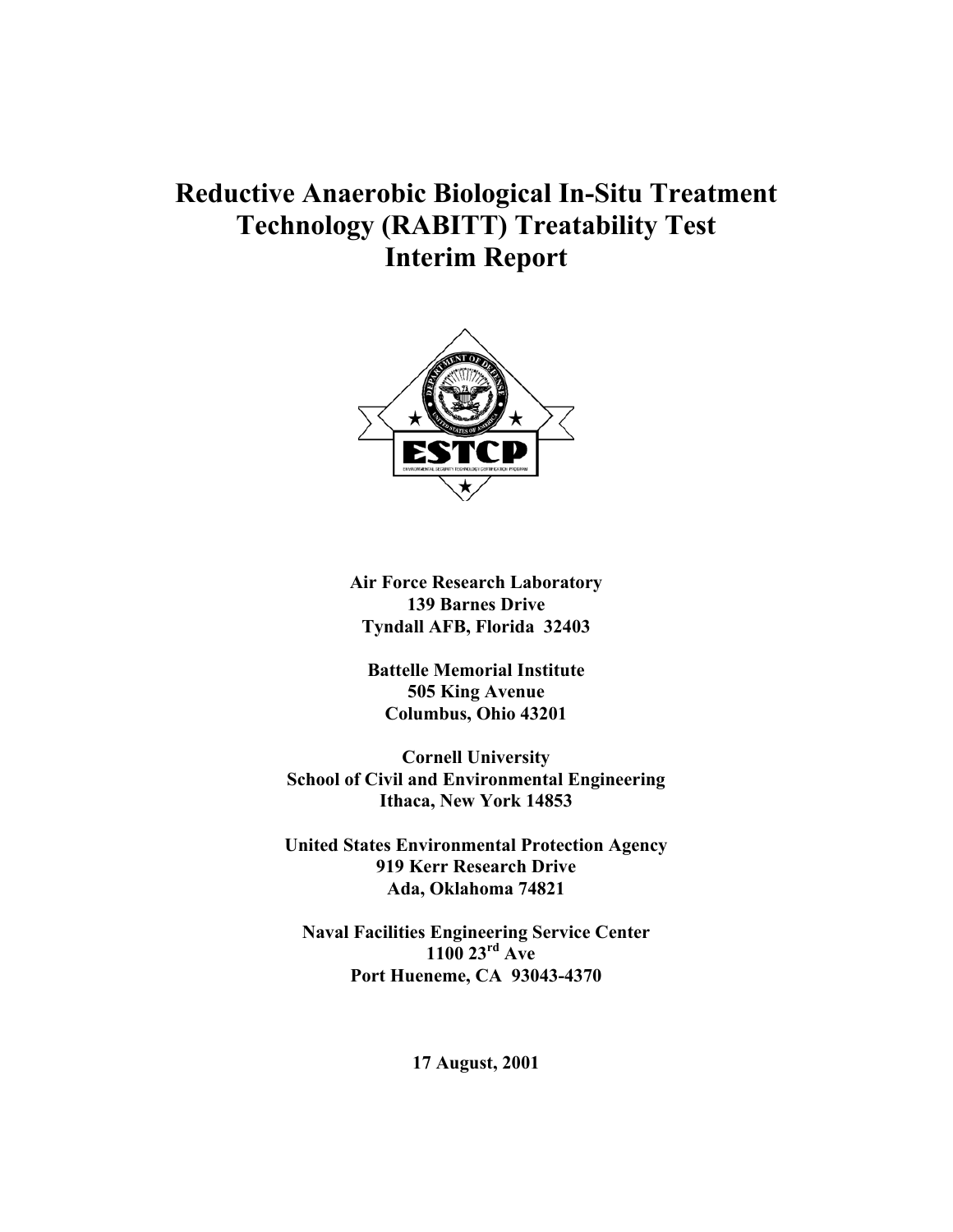# **Table of Contents**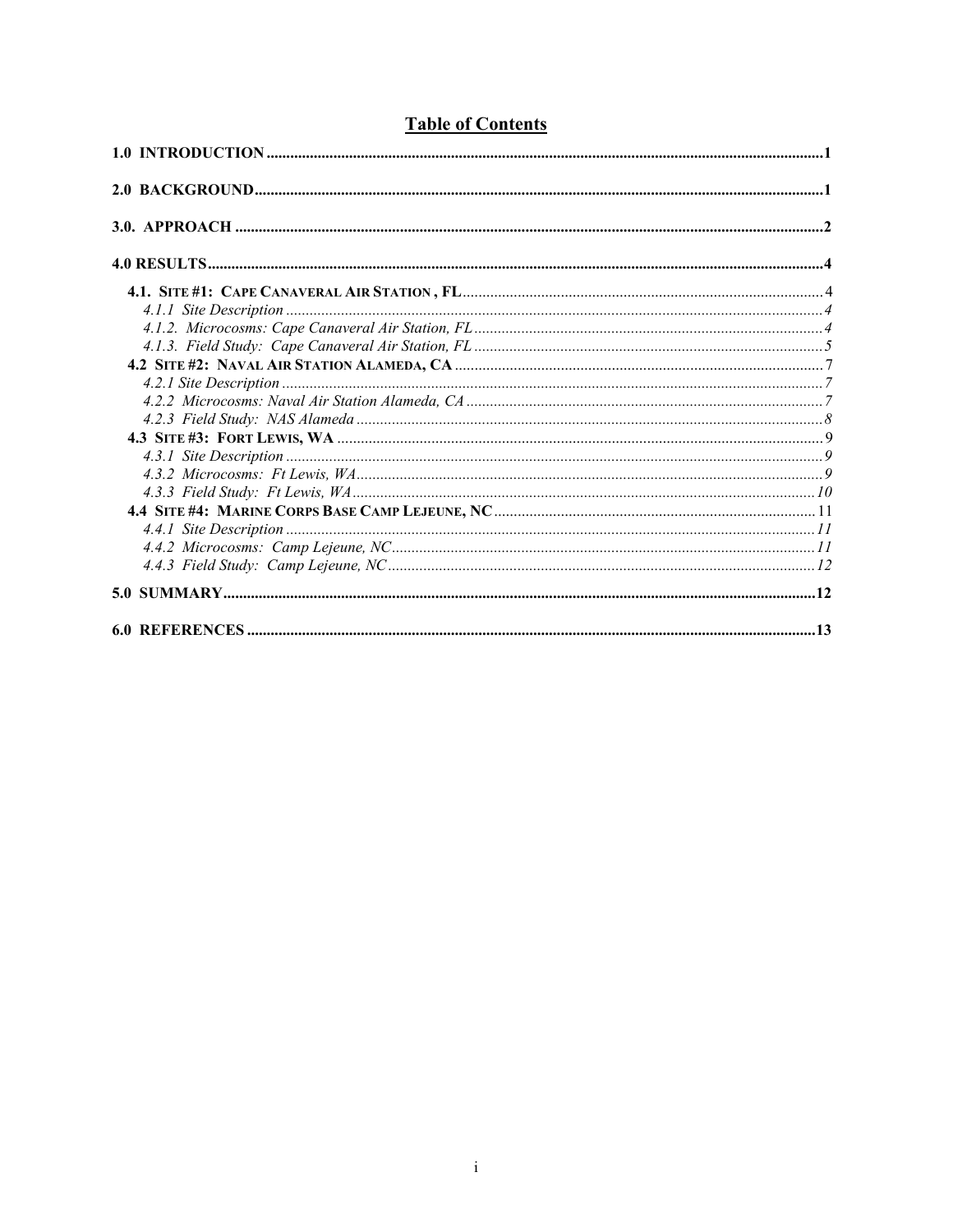#### **1.0 INTRODUCTION**

<span id="page-2-0"></span>Chloroethene compounds, such as tetrachloroethene (PCE) and trichloroethene (TCE), have been widely used for a variety of industrial purposes. Past disposal practices and accidental spills have led to widespread contamination at U.S. Department of Defense (DoD) and industrial facilities. Enhanced anaerobic dechlorination is a promising treatment approach for remediating chlorinated ethene-contaminated groundwater in situ. The goal of this effort is to develop and validate a comprehensive approach for conducting a treatability test to determine the potential for applying reductive anaerobic biological in situ treatment technology (RABITT) at any specific site. A treatability protocol has been written (Morse et al., 1998) and is being applied to four DoD chlorinated solvent contamination sites in the United States. The protocol will be revised as needed upon completion of the effort based on lessons learned and field test results.

#### **2.0 BACKGROUND**

Because both PCE and TCE are stable compounds that resist aerobic degradation or require the presence of an electron-donating co-contaminant for anaerobic transformation, these compounds tend to persist in the environment. However, in reductive systems, highly oxidized contaminants (e.g., PCE) can be utilized as electron acceptors. RABITT attempts to stimulate this reductive pathway by supplying excess substrate (electron donor) to the native microbial consortium. The presence of the substrate expedites the exhaustion of any naturally occurring electron acceptors. As the natural electron acceptors are depleted, microorganisms capable of discharging electrons to other available electron acceptors, such as oxidized contaminants, gain a selective advantage.

The reductive dechlorination of PCE to ethene proceeds through a series of hydrogenolysis reactions, with each reaction becoming progressively more difficult to carry out. The selection of an appropriate electron donor may be the most important design parameter for developing a healthy population of microorganisms capable of dechlorinating PCE and TCE. Recent studies have indicated a prominent role for molecular hydrogen  $(H<sub>2</sub>)$  in the reductive dechlorination process (DiStefano et al., 1992; Gossett et al., 1994; Holliger et al., 1993; Maymo-Gatell et al., 1995; Zinder and Gossett, 1995). Most known dechlorinators can use  $H_2$  as an electron donor, and some can only use  $H<sub>2</sub>$ . Because more complex electron donors are broken down into metabolites and residual pools of  $H_2$  by other members of the microbial community, they may also be used to support dechlorination (Fennell et al., 1997; DiStefano et al., 1992; Smatlak et al., 1996).

When designing an enhanced bioremediation approach, the rate and quantity of  $H_2$  available to a degrading consortium must be considered so as to limit competition for hydrogen from other microbial groups, such as methanogens and sulfate-reducers. Competition for  $H_2$  by methanogens is a common cause of dechlorination failure in laboratory studies. As the methanogen population increases, the portion of reducing equivalents used for dechlorination quickly drops and methane production increases (Fennel et al., 1997; Gossett et al., 1994). The use of slowly degrading nonmethanogenic substrates could help prevent this type of system shutdown.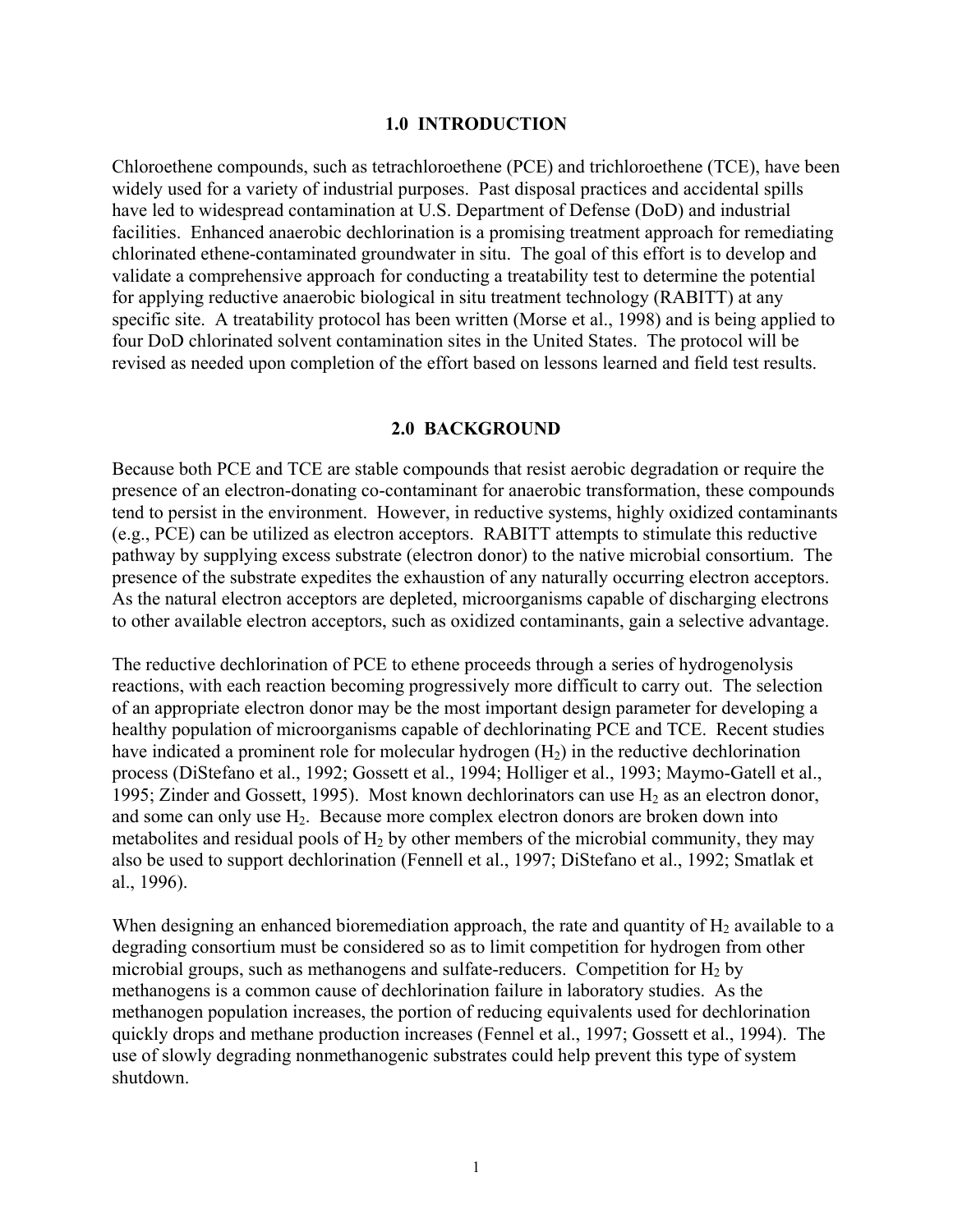<span id="page-3-0"></span>Because of the complex microbial processes involved in anaerobic dechlorination, thorough site characterization and laboratory microcosm testing are an important part of the RABITT protocol. The protocol presents a phased or tiered approach to the treatability test, allowing the user to screen out RABITT in the early stages of the process to save time and cost. The protocol guides the user through a decision process in which information is collected and evaluated to determine if the technology should be given further consideration. RABITT would be screened out if it is determined that site-specific characteristics, regulatory constraints, or other logistical problems suggest that the technology will be difficult or impossible to employ or if a competing technology clearly is superior.

#### **3.0 APPROACH**

A summary of the protocol approach is presented here. For detailed information on sample collection techniques or analytical methods, please refer to Morse et al. (1998).

The protocol is conducted in four phases. The first phase of the treatability test includes a thorough review of existing site data to develop a conceptual model of the site. The protocol contains a rating system that can be used to assess the suitability of a site for RABITT testing. The rating system is based on an analysis of the contaminant, hydrogeologic, and geochemical profiles of the site. The decision to proceed with the RABITT screening process should be supported by data indicating that the site meets requirements for successful technology application.

The second phase of the approach involves selecting a candidate test plot location within the plume for more detailed site characterization. Characterization activities will examine contaminant, geochemical, and hydrogeologic parameters on a relatively small scale to determine the suitability of the selected location as a RABITT test plot.

Based on the information generated during the characterization of the test plot, a decision is made to proceed to phase three of the treatability study, which consists of conducting laboratory microcosm studies. Soil cores collected from the selected testing location are used to construct microcosms, but prior to microcosm setup, cores are visually examined to assess soil type and stratigraphy. In addition, soil core subsamples are sent to an off-site laboratory and analyzed for volatile organic compounds (VOCs), total organic content (TOC), and total iron.The microcosm studies are conducted to determine what electron donor/nutrient formulation should be field-tested to provide optimum biological degradation performance. Yeast extract, propionate, lactate, butyrate, and lactate/benzoate are evaluated for their effectiveness at stimulating anaerobic dechlorination. If the results from the microcosm testing indicate that reductive dechlorination does not occur in response to the addition of electron donors and/or nutrients, the technology is eliminated from further consideration.

The fourth and final phase of the treatability test entails field testing the electron donor/nutrient formulation determined in the laboratory microcosm tests to be most effective for supporting biologically mediated reductive dechlorination.A small test plot is set up for the addition of electron donor to the plot in situ. The plot is then monitored for evidence of effective dechlorination. Groundwater samples are analyzed for the following parameters: dissolved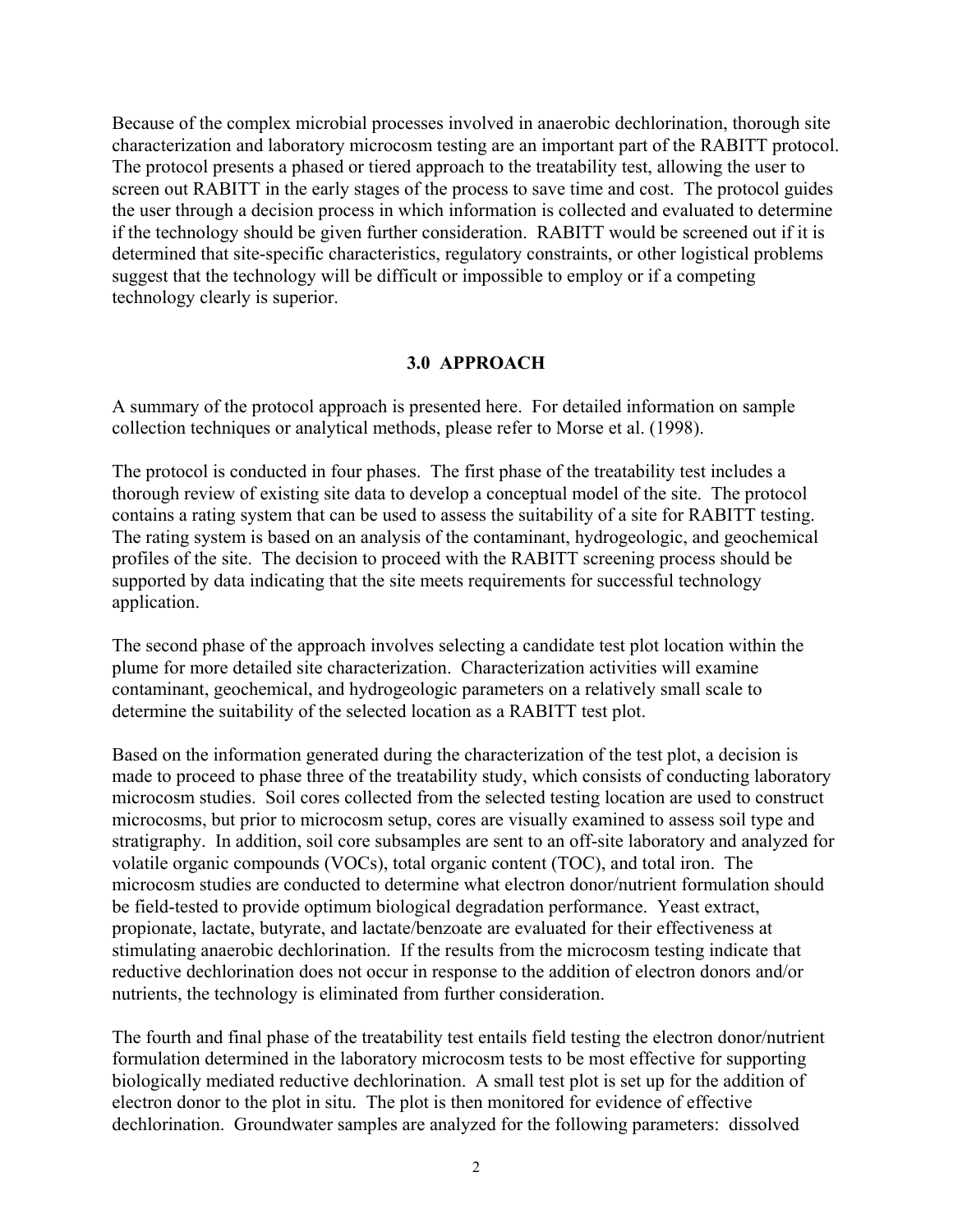oxygen, temperature, pH,  $Fe^{+2}$ , conductivity, chloroethenes, dissolved organic carbon, ammonia,  $CH_4$ ,  $C_2H_4$ ,  $C_2H_6$ ,  $NO_3$ ,  $NO_2$ ,  $SO_4$ ,  $Cl$ ,  $Br$ , alkalinity, and total iron. Table 1 presents the performance monitoring parameters and their measurement frequency during field-testing.

| Table 1. List of Analytes and Frequency of Analyses |                                              |                         |                                        |  |  |  |  |
|-----------------------------------------------------|----------------------------------------------|-------------------------|----------------------------------------|--|--|--|--|
| <b>Analysis</b>                                     | <b>Method</b>                                | <b>Testing Location</b> | <b>Frequency of</b><br><b>Analysis</b> |  |  |  |  |
| Dissolved Oxygen                                    | DO probe                                     | Field                   | Every 2 weeks                          |  |  |  |  |
| Temperature                                         | Temperature probe                            | Field                   | Every 2 weeks                          |  |  |  |  |
| pH                                                  | pH probe                                     | Field                   | Every 2 weeks                          |  |  |  |  |
| $Fe+2$                                              | Hach test kit                                | Field                   | Every 2 weeks                          |  |  |  |  |
| Redox Potential                                     | Redox probe                                  | Field                   | Every 2 weeks                          |  |  |  |  |
| Chloroethenes                                       | SW 846 Method 8260B                          | Laboratory              | Every 2 weeks                          |  |  |  |  |
| Dissolved Organic Carbon                            | EPA Method 415.1                             | Laboratory              | Monthly                                |  |  |  |  |
| <b>Volatile Fatty Acids</b>                         | RSKSOP-177                                   | Laboratory              | Monthly                                |  |  |  |  |
| NH <sub>3</sub>                                     | EPA Method 350.2                             | Laboratory              | Monthly                                |  |  |  |  |
| $CH_4$ , $C_2H_4$ , $C_2H_6$                        | SW 3810 modified or<br>Kampbell et al., 1989 | Laboratory              | Monthly                                |  |  |  |  |
| $NO3, NO2, SO4$                                     | EPA Method 300                               | Laboratory              | Monthly                                |  |  |  |  |
| Cl, Br                                              | EPA Method 300                               | Laboratory              | Monthly                                |  |  |  |  |
| Conductivity                                        | EPA Method 120.1                             | Laboratory              | Monthly                                |  |  |  |  |
| Alkalinity                                          | EPA Method 310.1                             | Laboratory              | Monthly                                |  |  |  |  |
| pH                                                  | EPA Method 150.1                             | Laboratory              | Monthly                                |  |  |  |  |

The standard RABITT field treatability test design consists of an extraction/amendment/ reinjection system within a small test plot. Contaminated groundwater is extracted near the end of the treatment plot, amended with nutrients and/or electron donor, and then reinjected near the head of the treatment plot. This design creates a hydraulic gradient to direct the flow of groundwater through the treatment plot. Monitoring points are placed within the treatment plot, in between the injection and extraction wells. Groundwater extraction and injection are optimized to achieve approximately a 30-day hydraulic residence time within the treatment plot.

The data from this phased treatability test is evaluated to determine the potential for successfully applying RABITT in the field. The entire project effort consists of developing a draft protocol, applying the protocol at four chlorinated solvent contaminated sites, and then revising the protocol based on the results observed at the four demonstration sites. To date, field treatability tests have been completed at Cape Canaveral Air Station, FL, and Naval Air Station Alameda, CA. Field treatability testing was initiated at Ft Lewis, WA, in August 2000, and microcosm core samples were collected at Marine Corps Base, Camp Lejeune, NC, in November 2000.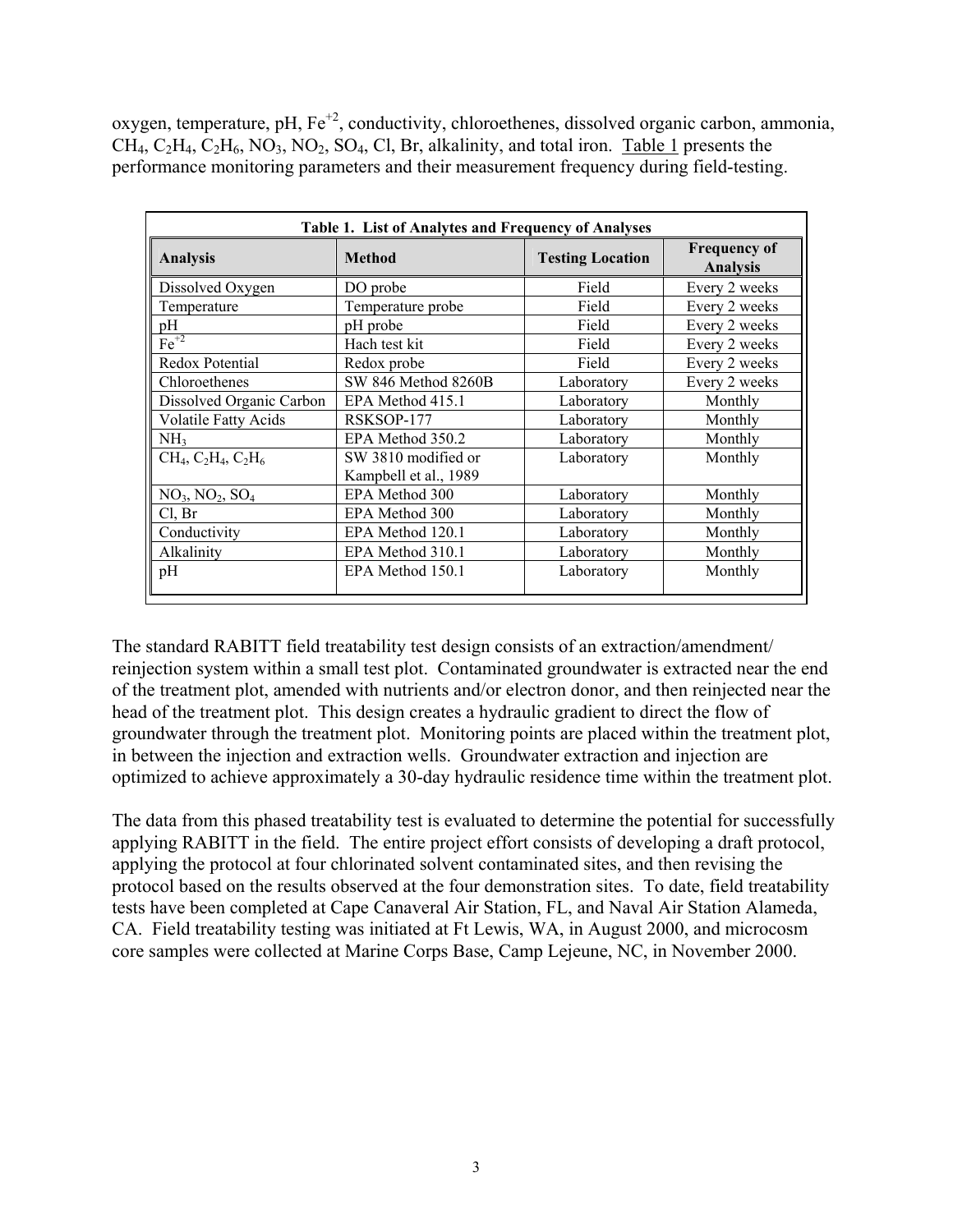#### **4.0 RESULTS**

#### **4.1 Site #1: Cape Canaveral Air Station , FL**

#### <span id="page-5-0"></span>**4.1.1 Site Description**

Facility 1381, the Ordnance Support Facility at Cape Canaveral Air Station, contains a shallow, 110-acre VOC plume consisting primarily of TCE, dichloroethylene (DCE), and vinyl chloride (VC). Improper disposal of solvents used for cleaning and degreasing operations contributed to this groundwater contamination plume. Field data suggest that TCE is naturally being dechlorinated to DCE and subsequently to VC. Each of these contaminants has been detected in a surface water body adjacent to the site.

The geology at the site is characterized by poorly sorted coarse to fine sands and shell material from ground surface to approximately 35 ft below ground surface (bgs). From approximately 35 to 50 ft bgs, sands show a decrease in grain size, and the silt and clay content increases. From 48.5 to 51 ft bgs, a continuous clay unit appears to underlie the entire area at Facility 1381. Groundwater at the site is very shallow, generally ranging between 4 and 7 ft bgs. The hydraulic conductivity for the shallow groundwater has been determined to be approximately 88.7 ft/day. The pH of the groundwater ranged from 6.87 to 8.14, and conductivity readings ranged from 464 to 5,550 µmhos/cm. The groundwater flow velocity has been calculated to be 0.21 ft/day. The suspected source area contains high levels of TCE (up to 342 mg/L), but TCE concentrations drop off quickly, and only DCE and VC are detected toward the edges of the plume.

#### **4.1.2 Microcosms: Cape Canaveral Air Station, FL**

Microcosm studies at Cape Canaveral showed that all organic electron donors evaluated (lactate, butyrate, propionate, benzoate, yeast extract amendment) promoted enhanced dechlorination of the 2 mg/L TCE, 10 mg/L cDCE, and 1.5 mg/L VC present in the site groundwater. Lactate was selected for the electron donor to be used in the field testing.

The graphs that follow illustrate lessons learned from conducting microcosm studies. Upon the addition of lactate and vitamin  $B_{12}$  with no yeast extract, levels of TCE and cDCE show no significant signs of reduction. Alternatively, the addition of yeast extract along with lactate and vitamin  $B_{12}$  facilitated the onset of and completion of the dechlorination process.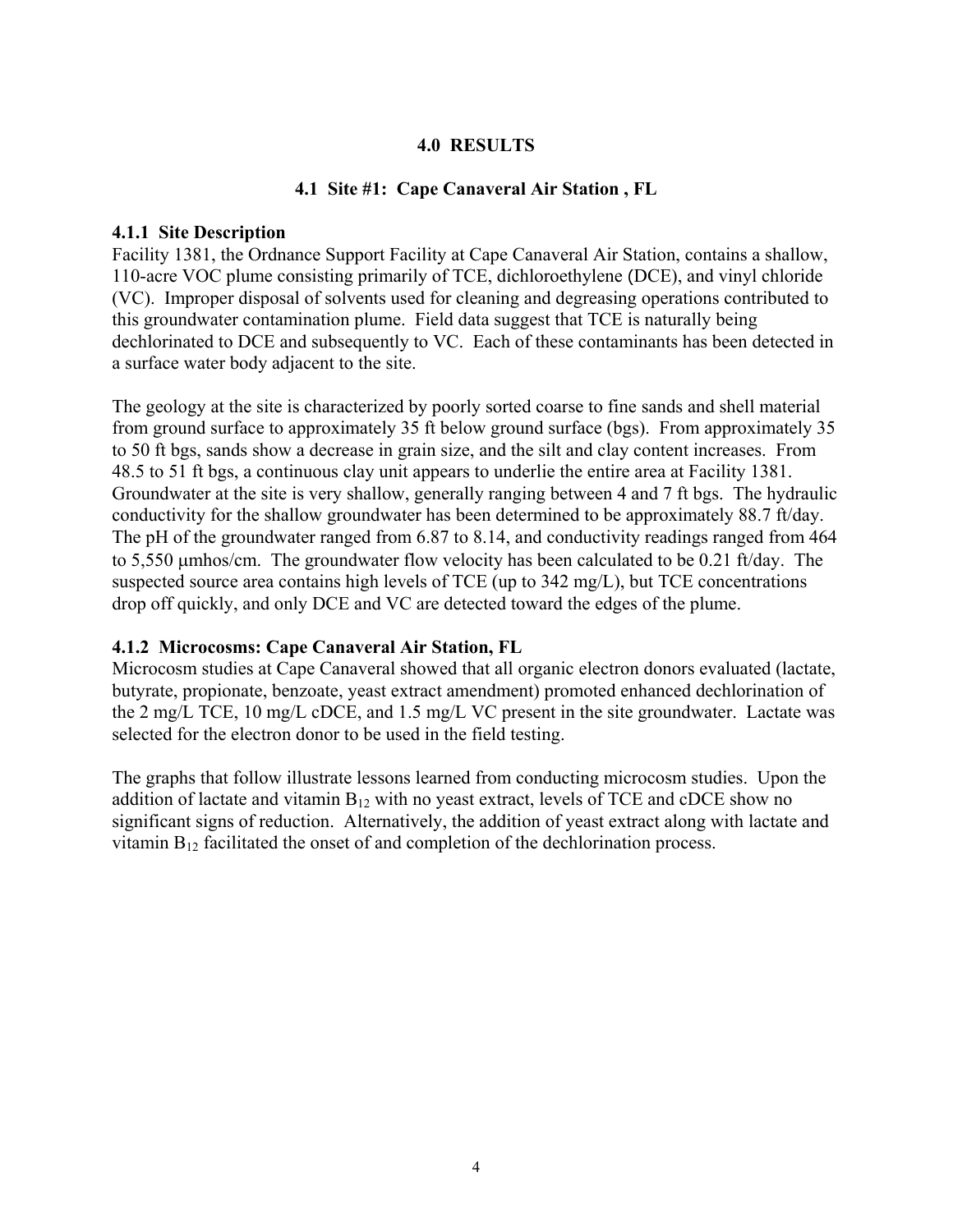<span id="page-6-0"></span>

## CCAS Microcosm 5C-II (GPW09/10) Lactate +  $B_{12}$

#### **4.1.3 Field Study: Cape Canaveral Air Station, FL**

The standard RABITT design was modified for the site at Cape Canaveral Air Station in order to meet the State of Florida Underground Injection Control regulatory requirements. This regulation does not allow for reinjection of contaminated groundwater. The objective of the modified system was to allow for effective delivery and distribution of nutrients and electron donors and to provide for extensive monitoring and hydraulic control, without pumping groundwater aboveground. The modified system was installed at Facility 1381 in March 1999 and operated for six months.

The modified design consisted of two communicating wells, a series of 13 tri-level groundwater monitoring probes, and upgradient and downgradient monitoring wells. The system wells were a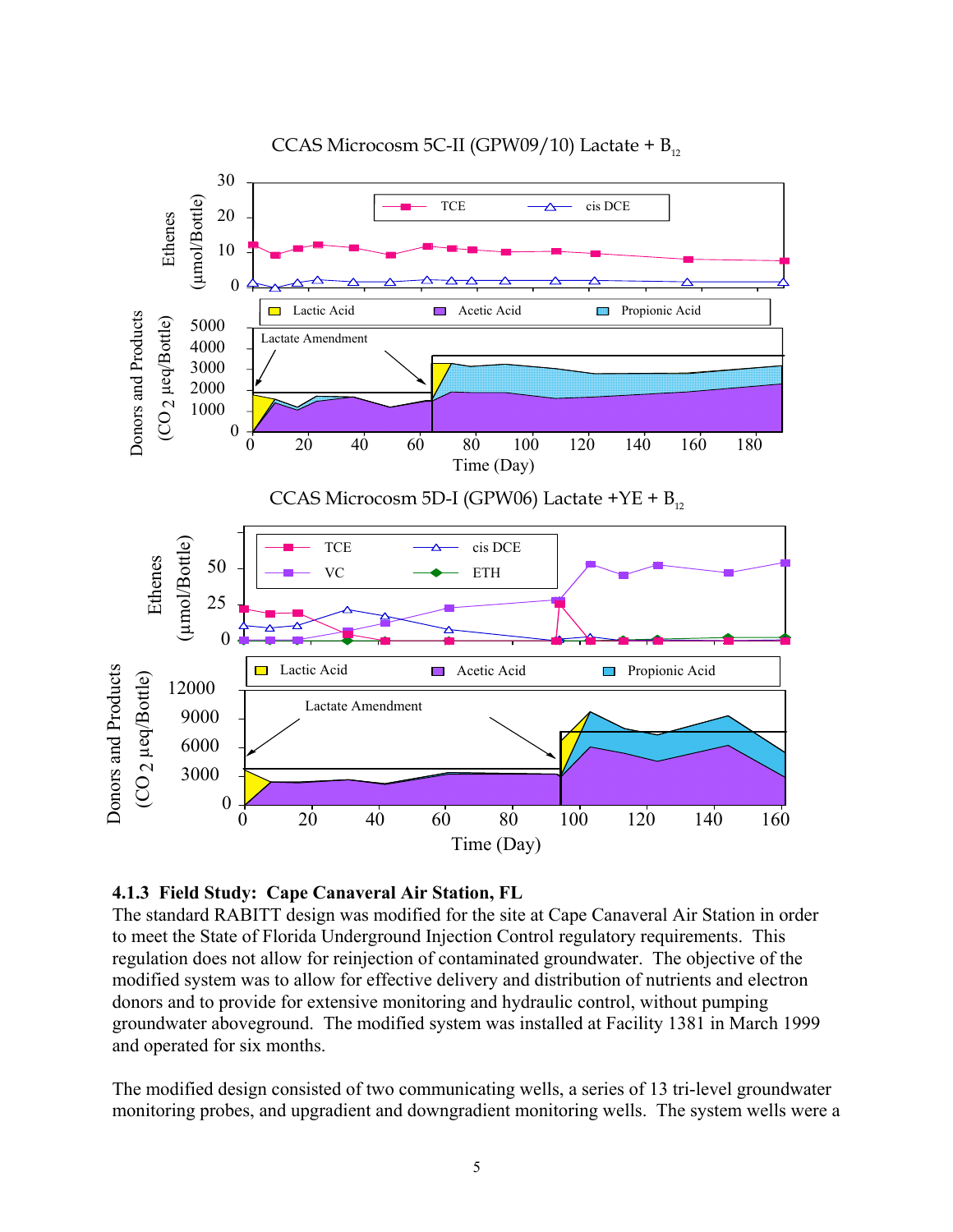dual screen design, with one operating in an upflow mode and the other in a downflow mode. Each well was screened within two distinct zones (10-12.5 and 17.5-20 ft bgs). The wells were placed close enough to affect each other with the effluent from one well feeding the other. This results in groundwater circulation that can be used to mix and distribute the electron donor/nutrient formulation. Tri-level monitoring points were screened in three zones that covered similar depths and an intermediate zone. The monitoring probes were positioned around the treatment cell to provide three-dimensional data that was required to track the tracer and added electron donor/nutrients, calculate mass reductions during treatment, and evaluate gains and losses from the treatment cell through background groundwater migration. The monitored plot dimensions were 39 ft by 10 ft.

After initial tracer testing established the site hydrological conditions, lactic acid was injected into the communicating well system to maintain an initial groundwater concentration of 3 mM lactate. The total system pumping rate was approximately 2,880 gal/day (7.6 L/ min).





**Time (Days)**

Cape Canaveral field-testing showed rapid dechlorination of TCE and cDCE to VC, followed by slower subsequent dechlorination to ethene under the established sulfate reducing to methanogenic conditions. Molecular probing indicated the presence of a dechlorinating organism similar to *Dehalococcoides ethenogenes*, an organism that has been shown to promote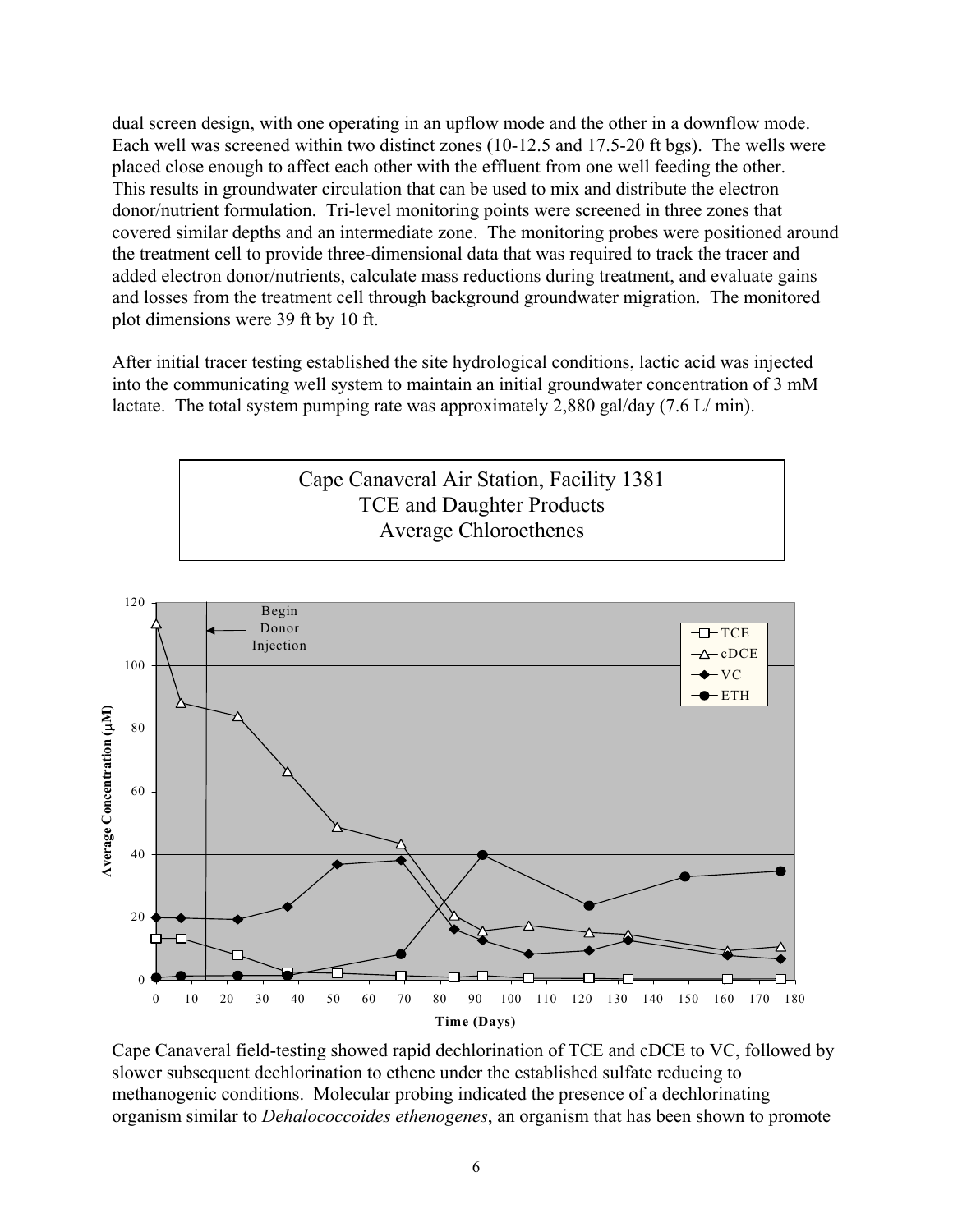<span id="page-8-0"></span>complete dechlorination with slow removal of VC. The treatment demonstrated reduction of TCE, cDCE, and VC by 88.7%, 90.6%, and 66.3%, respectively. The ethene concentration increased significantly to approximately 0.04 mM, but good molar balances were not possible due to diffusion. Overall, there was reasonable agreement between laboratory microcosm and field results.

## **4.2 Site #2: Naval Air Station Alameda, CA**

## **4.2.1 Site Description**

Building 360 (Site #4) at Naval Air Station Alameda was selected for the second demonstration. This building has been used as an aircraft engine repair and testing facility and consisted of former machine shops and cleaning areas, as well as plating and welding shops and parts assembly areas. Solvents used in the cleaning shop of Building 360 have included a mixture of 55% PCE and other chemicals such as dichlorobenzene, methylene chloride, toluene, and 30 to 70% solutions of sodium hydroxide. Site characterization activities performed by the facility revealed elevated levels of chlorinated solvents, primarily TCE (24 mg/L), DCE (8.6 mg/L), and VC (2.2 mg/L), between 5.5 and 15.5 feet bgs.

Depth to groundwater in the Building 360 area ranges between 4.4 feet and 6.5 feet bgs. Aquifer testing yielded hydraulic conductivity values from  $1.22 \times 10^{-3}$  to  $3.86 \times 10^{-3}$  cm/sec. The estimated groundwater flow is very low at only 1.1 x  $10^{-5}$  cm/sec or 11.4 ft/year. It appears that groundwater in this area is very nearly stagnant.

## **4.2.2 Microcosms: Naval Air Station Alameda, CA**

Microcosms showed that all electron donors tested except benzoate promoted enhanced dechlorination of TCE. Butyrate was chosen for field injection because of a shorter lag time associated with stimulating dechlorinating activity. TCE was rapidly dechlorinated to ethene under the established sulfate reducing to methanogenic conditions when supplied with a constant 3 mM supply of butyrate in the injected groundwater obtained from the supply well. Molecular probing to date has been negative for *D. ethenogenes*; however, recent data indicates that a closely related species may be present at the site.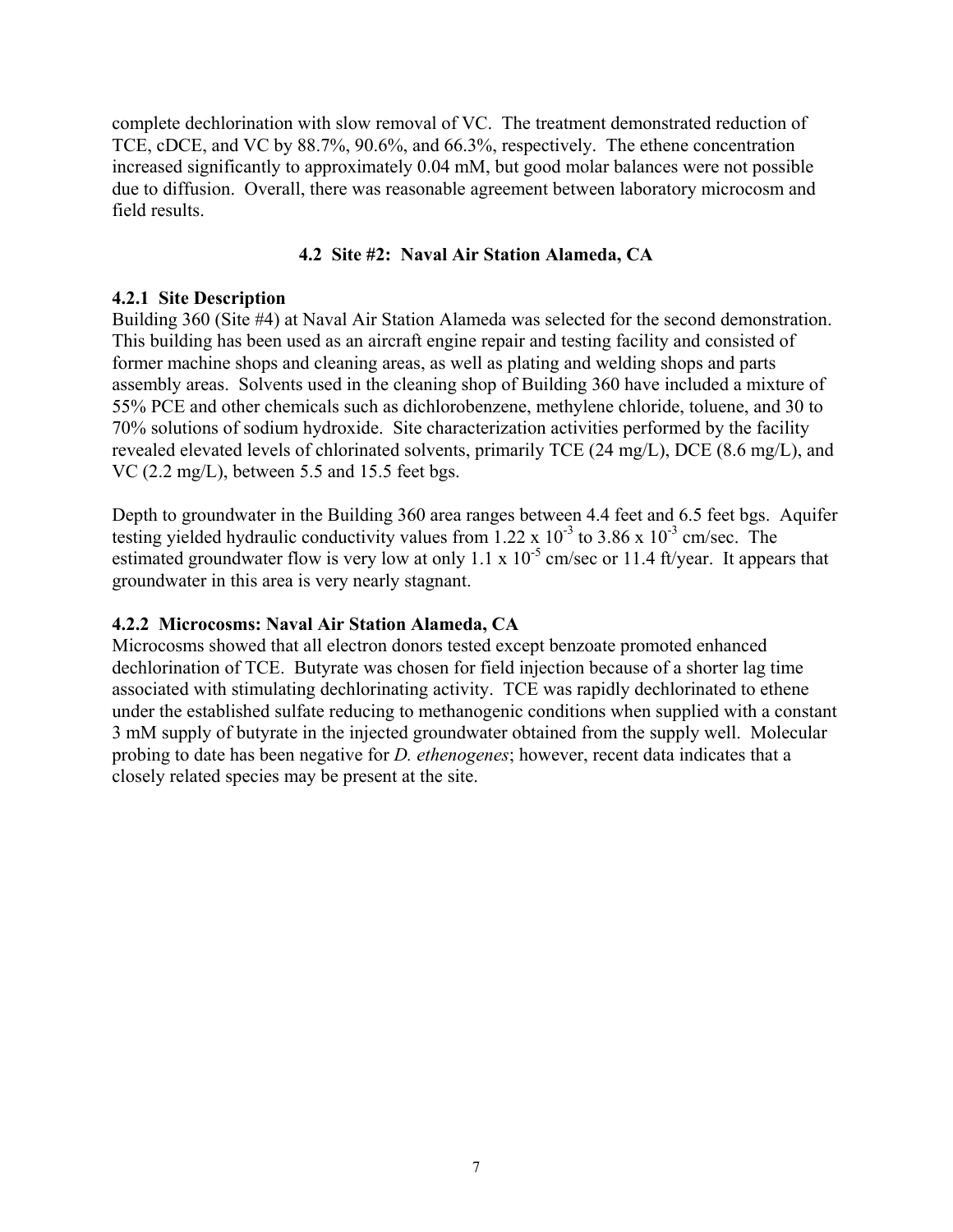<span id="page-9-0"></span>

## **4.2.3 Field Study: NAS Alameda**

After baseline sampling and tracer testing, injection of butyric acid began in June 1999 using a flow through system. The field test involved an upgradient injection well and downgradient extraction well with aboveground recirculation. The injection well was supplemented with TCEcontaminated groundwater from a separate supply well outside the influence of the 3-ft by 15-ft monitored plot. The injection, extraction, and nine monitoring wells were all screened between 24 and 27 ft bgs. The total pumping rate for the system was 236 gal/day (0.62 L/min). Butyric acid and yeast extract were added to maintain initial in situ concentrations of 3mM and 20 mg/L respectively.

Injected groundwater contained average TCE, cDCE, and VC concentrations of 81.7 µM, 7.0 µM, and 3.4 µM respectively. By the end of the demonstration the average TCE concentration observed in the treatment zone had been reduced by 94% despite the continuing input of TCE. In addition, both cDCE and VC were on the decline; ethene levels were steadily increasing and accounted for approximately half of the total chloroethene concentration. On average, 87% of injected chloroethenes could be accounted for during sampling events. Good agreement between microcosm and field results was also observed for the Alameda site.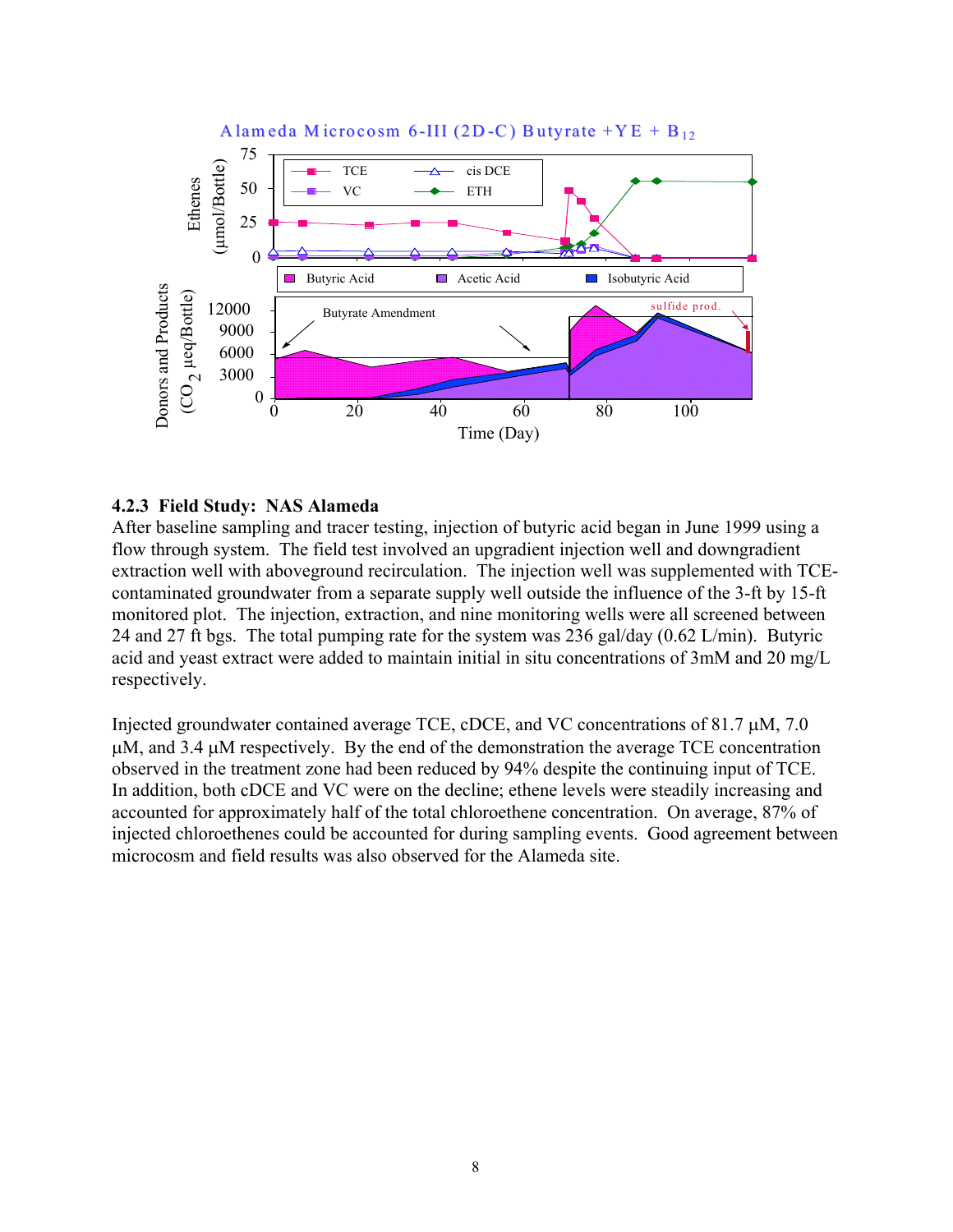<span id="page-10-0"></span>

**4.3 Site #3: Fort Lewis, WA** 

## **4.3.1 Site Description**

The East Gate Disposal Yard (EGDY) covers approximately 29 acres at Ft Lewis, WA. Aerial photographs indicate that between 1940 and 1971 the EGDY was used as a storage and disposal site for various solid and liquid wastes. The photographic evidence shows that the wastes were disposed of in large trenches and pits and that, on occasion, the waste materials were burned. Waste materials disposed of at the EGDY include TCE and petroleum, oil, and lubricant wastes from equipment cleaning and degreasing activities conducted at the Fort Lewis Logistics Center.

The depth to groundwater at the EGDY Site is approximately 10 feet bgs. Background groundwater velocities across the EGDY are in the range of 0.25 to 0.75 feet per day in the field test location. TCE, cDCE, VC, and BTEX constituents have been detected in groundwater samples from the EGDY Site. Of these, TCE and cDCE are most prevalent. Data from a previous investigation indicated that reductive dechlorination may be occurring in the area but that the process is held up at cDCE.

## **4.3.2 Microcosms: Ft Lewis, WA**

Dechlorination in the Ft. Lewis microcosms was markedly slower than anticipated based on previous results with samples collected from Alameda Point and Cape Canaveral. The initial dose of TCE was removed from all of the amended, biotic reactors; however, formation of VC and complete conversion to ethene occurred in only a few bottles after 292 days of monitoring.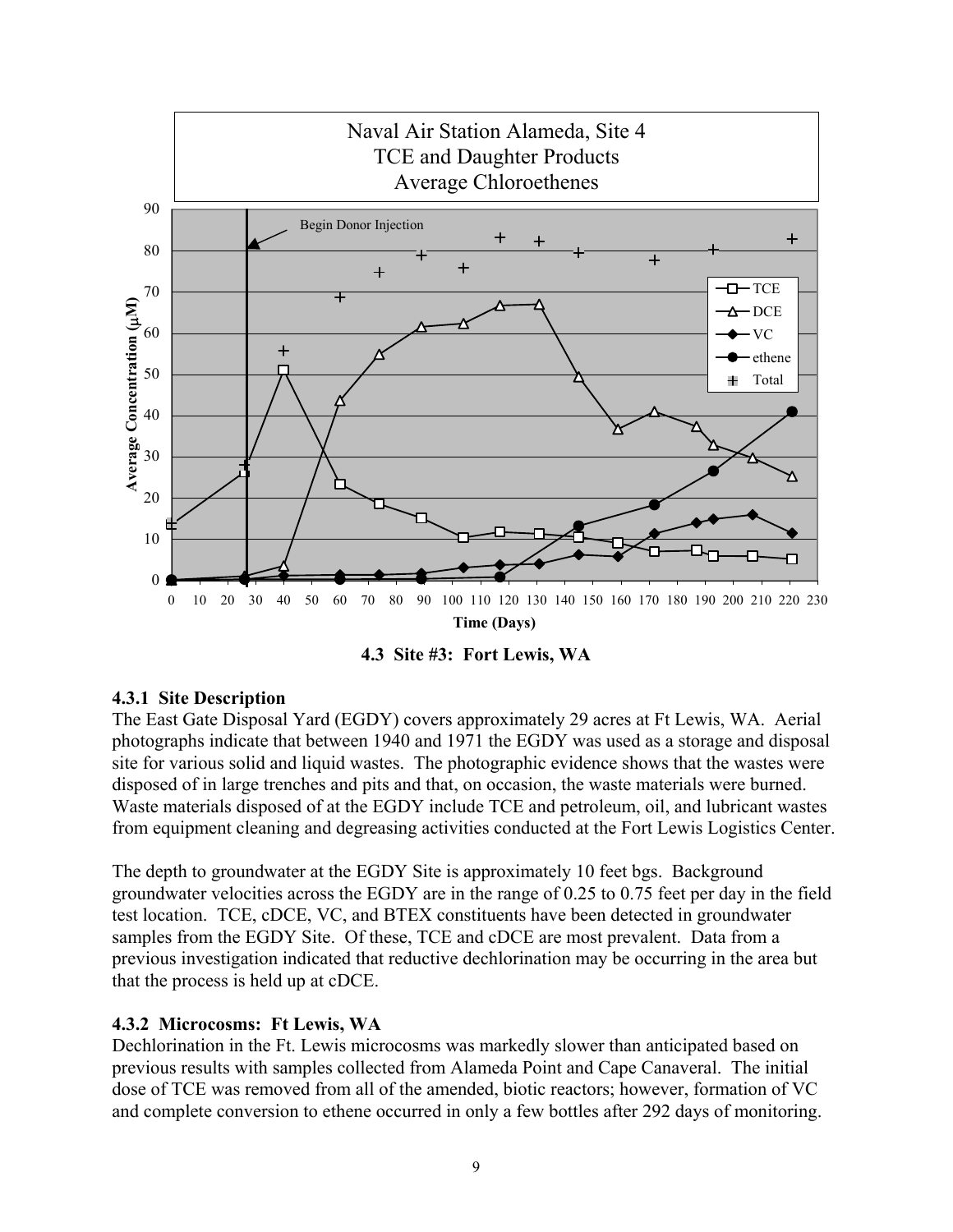<span id="page-11-0"></span>The two amendments that did result in complete conversion to ethene in two of the three replicates were butyrate and high concentrations of yeast extract. Because the observed degradation of butyrate is slow, it appears to provide a relatively steady, long-term supply of electron equivalents for use.

The single, most important factor influencing dechlorination—both lag and extent—was probably the low native levels of TCE in the materials from which these microcosm sets were created. In the majority of bottles, there was a consistently long lag time observed prior to the initiation of cDCE dechlorination. However, once cDCE dechlorination activity began, it was generally followed by concurrent transformation of VC to ethene. These patterns suggest that the transformation of TCE was mediated by different organisms than those responsible for cDCE and VC dechlorination. This type of pattern is consistent with the presence of a dechlorinating population in which *Dehalococcoides ethenogenes* is not the dominant member.



#### Ft. Lewis Microcosm 6-II Butyrate +  $YE + B_{12}$

#### **4.3.3 Field Study: Ft Lewis, WA**

A conventional RABITT test system (shown in Figure 6.1 on page 54 of the draft RABITT protocol) was installed at Fort Lewis, with the exception that the gradient well was removed from the design based on the results of the tracer test and the measured gradient in the selected area. The three injection wells were spaced approximately 2 feet apart and the distances between the injection wells and each row of monitoring wells were 10 feet for a plot dimension of approximately 4 feet by 30 feet. A background monitoring well was installed upgradient of the plot to monitor any naturally occurring changes in background contaminant and geochemical profiles. An existing well in a contaminated area was used to provide the required supply of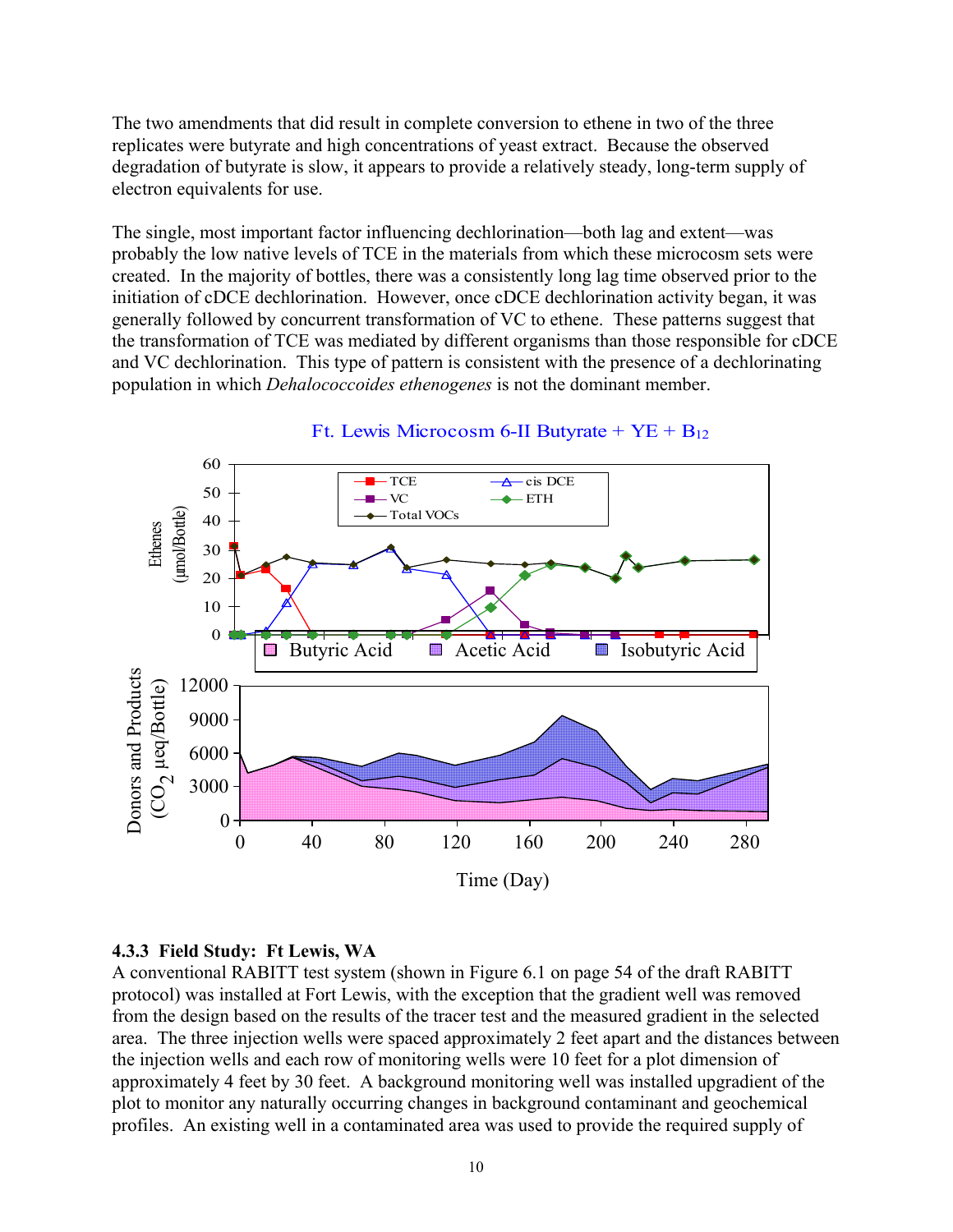<span id="page-12-0"></span>contaminated groundwater for injection into the test plot. The injected fluid imparts a gradient, which drives the flow of groundwater through the system.

Initial TCE concentrations ranged across the test plot from 11.0 to 47.9  $\mu$ M (1,450 to 6,300 ppb). Injected groundwater initially contained moderately higher levels that tended to increase over the first 13 weeks of the demonstration from a low of 39.6 µM (5,200 ppb) at system startup to 148 µM (19,400 ppb) at 13 weeks. TCE concentrations remained within this range until Week 24 when concentrations spiked dramatically to 1,286  $\mu$ M (169,000 ppb). Concerns that TCE levels of this magnitude would prove toxic to the microorganisms catalyzing the dechlorination reaction proved unwarranted as the conversion of TCE to cDCE continued unimpeded.

After 8 weeks of electron donor injection, the influent concentration of TCE was reduced 99.94% from 65  $\mu$ M (8,500 ppb) to an average concentration of 0.04  $\mu$ M (5 ppb) by the time it reached the first row of monitoring wells approximately 50 hours later. Assuming pseudo-first order kinetics apply, this rate of TCE removal translates into a half-life of 4.7 hours ( $k = -0.1488$ ) h<sup>-1</sup>). This rate of removal remained constant when the influent concentration of TCE increased to 1,286 µM (169,000 ppb) during Week 24. The concentration in the injected water once it reached nearby MW-3 was only 0.53  $\mu$ M (69.4 ppb), which translates into a half-life of 4.4 hours  $(k = -0.155 h^{-1})$ .

The dramatic reduction in TCE concentrations contributed to the accumulation of cDCE during the demonstration. Increases in vinyl chloride levels suggest that cDCE was being dechlorinated, but at a significantly slower rate than TCE. The maximum VC concentration was only 3.5 µM (217 ppb) and comprised a very small percentage of the overall chloroethene mass. Ethene and ethane concentration remained at or near detection limits throughout most of the demonstration.

## **4.4 Site #4: Marine Corps Base Camp Lejeune, NC**

## **4.4.1 Site Description**

The contamination at Site 88, Marine Corps Base Camp Lejeune, occurred as a result of past operating procedures at the Base Dry Cleaners as well as leaking underground storage tanks at the site. The surficial aquifer was encountered at depths of 6 to 15 feet bgs. The aquifer consists of a series of sediments, primarily sand and clay, which commonly extend to depths of 75 feet. The principal water supply for the base is found in the series of sand and limestone beds that occur between 50 and 300 feet bgs. This series of sediments generally is known as the Castle Hayne Formation, associated with the Castle Hayne Aquifer. The top of the Castle Hayne Aquifer was found at a depth of 40 to 60 feet bgs. Clay layers occur in both of the aquifers. However, the layers are thin and discontinuous in most of the area, and no continuous clay layer separates the surficial aquifer from the Castle Hayne Aquifer. Thin, discontinuous layers and lenses of silt, clay, and/or peat were scattered throughout the sand. The hydraulic conductivity values estimated for the upper portion of the surficial aquifer ranged from 0.4 feet/day to 29.7 feet/day. The hydraulic conductivity values estimated for the lower portion of the surficial aquifer ranged from 56.4 feet/day to 85.5 feet/day.

## **4.4.2 Microcosms: Camp Lejeune, NC**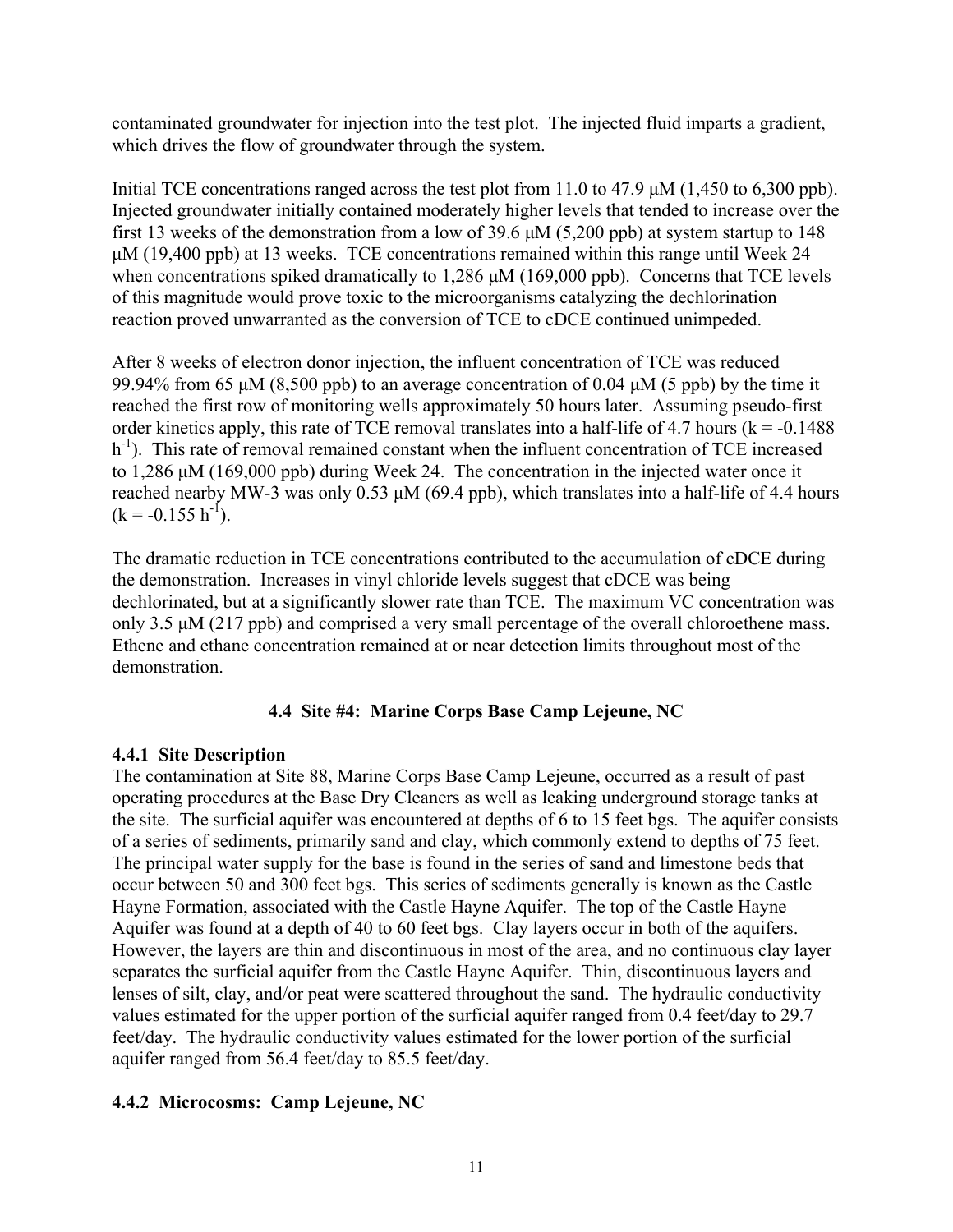<span id="page-13-0"></span>Core samples were taken from Camp Lejeune for microbial analysis in November 2000. Because previous site characterization indicated varying contaminant and geochemical profiles at increasing depths, two distinct microcosm sets were constructed. The first set was assembled using core material and groundwater from 15 to 19 feet bgs, while the second used core material and groundwater from 45 to 49 feet bgs. The construction of two microcosm sets was undertaken to assess more fully the potential for stimulating dechlorinating activity in the area. Transferring material between two microcosms from different depths should provide information about potential inhibitory conditions at the site, as well as an indication of the promise of implementing a recirculating system in the field study. Monitoring of the Camp Lejeune microcosms is currently in progress.

## **4.4.3 Field Study: Camp Lejeune, NC**

A conventional RABITT test system consisting of 3 injection wells and an array of 9 monitoring wells was installed at Camp Lejeune in April 2001. The wells were installed to a depth of 48 ft bgs and covered an area approximately 4 ft wide by 30 ft long. Existing wells are being used to monitor background groundwater characteristics and supply groundwater for the demonstration. Injection of contaminated groundwater amended with butyric acid and yeast extract commenced in June 2001, with a total system pumping rate of approximately 0.65 L/min. The expected completion date for the field demonstration is December 2001.

Preliminary results show groundwater at the site is anaerobic and highly reduced (-200 mV), and PCE concentrations within the testing zone average about 33  $\mu$ M (5,500 ppb). Other chloroethenes are present, but at considerably lower concentrations. The average concentrations of TCE, cDCE, and VC within the testing zone are 2.9  $\mu$ M, 0.8  $\mu$ M, and <0.1  $\mu$ M, respectively.

#### **5.0 SUMMARY**

To date RABITT demonstrations have been completed at three Department of Defense facilities-Cape Canaveral Air Station, FL; Alameda Point, CA; and Ft. Lewis, WA. The fourth and final facility, Camp Lejeune, NC, has been initiated and will be completed by the end of the year.

Microcosm studies were conducted at each demonstration site to gauge the probability of enhancing reductive dechlorination and to examine a suite of electron donors for efficacy. In all four cases, the electron donor butyric acid demonstrated results equal or superior to all other donors tested. This assessment is based on the percentage of reducing equivalents used for dechlorination and on the rate and degree of dechlorination.

The design and operation of each RABITT field demonstration system was tailored to sitespecific characteristics. The site's hydrogeology, regulatory environment, and results from microcosm testing all influenced the design and operation of the system. An overview of each system's design is outlined in Table 2. Despite differences in site characteristics and system design, each of the three completed demonstrations showed rapid reduction of TCE to cDCE. At Cape Canaveral and Alameda this reduction proceeded to ethene. The demonstration at Ft. Lewis was exposed to extraordinarily high concentrations of TCE (169,000 ppb), but no slowdown in microbial activity was observed, and dechlorination continued at a remarkable pace. The high-rate dechlorination observed at Ft. Lewis did lead to an accumulation of cDCE,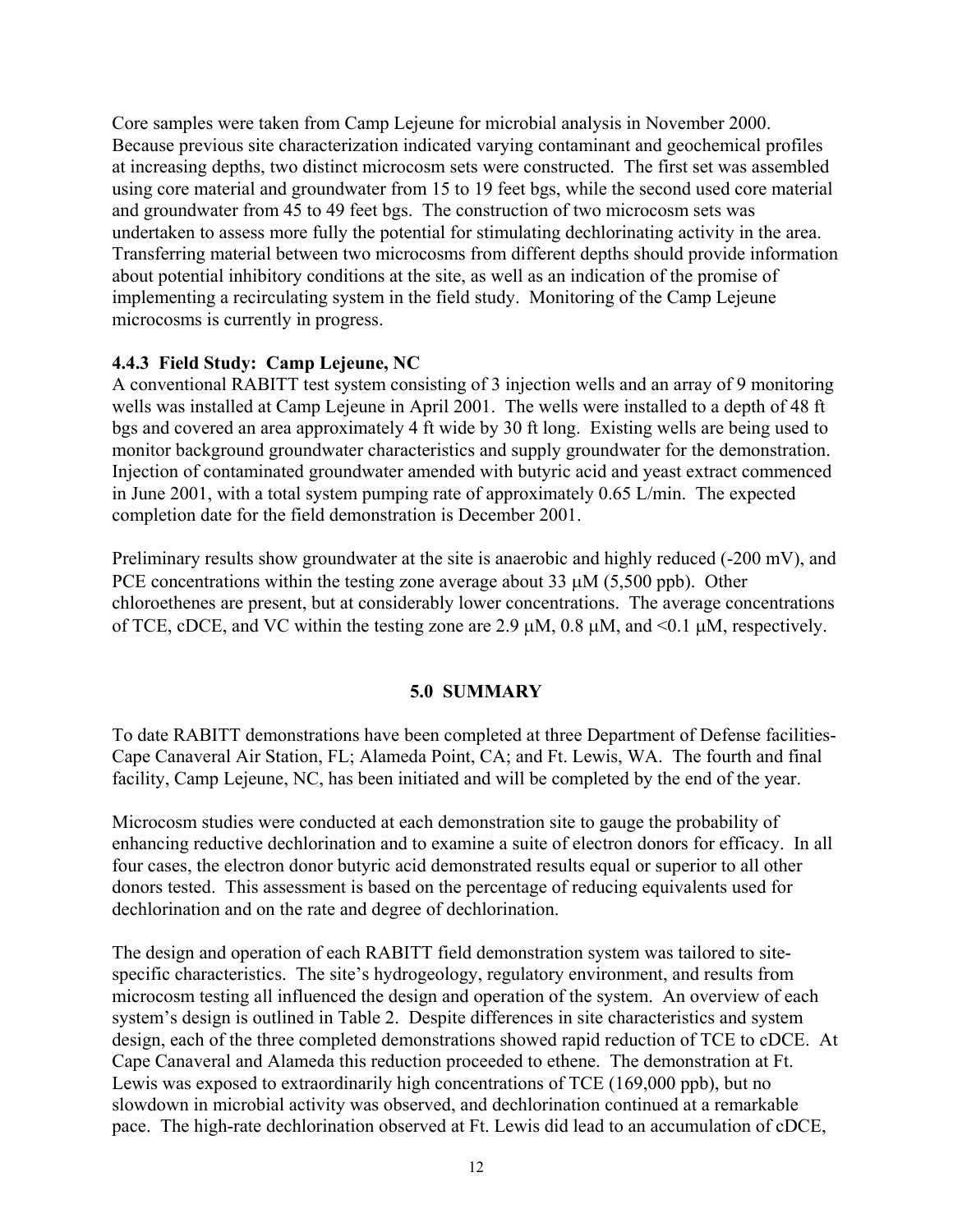<span id="page-14-0"></span>but increases in the VC concentration suggest that dechlorination was proceeding past cDCE. Results from field demonstrations were generally in agreement with microcosm test results. Results from Camp Lejeune are still pending.

| <b>Design Parameter</b>         | <b>Units</b> | <b>Cape Canaveral</b> | <b>Alameda Point</b> | <b>Ft.</b> Lewis    | <b>Camp Lejeune</b> |
|---------------------------------|--------------|-----------------------|----------------------|---------------------|---------------------|
| System flowrate                 | L/min        | 7.5                   | 0.6                  | 1.5                 | 0.6                 |
| Flow pattern                    | NA           | Circulation           | Linear flow-through  | Linear flow-through | Radial flow-through |
| Surface dimensions              | ft.          | $10 \times 34$        | $3 \times 15$        | $4 \times 30$       | $4 \times 30$       |
| Depth                           | ft. bgs      | $10 - 20$             | 24-27                | $26-29$             | 45-48               |
| Sampling locations              | number       | 49                    | 12                   | 12                  | 12                  |
| Demonstration duration          | Days         | 169                   | 194                  | 179                 | ongoing             |
| Electron donor                  | <b>NA</b>    | Lactic acid           | Butyric acid         | Butyric acid        | Butyric acid        |
| Yeast extract <sup>a</sup>      | mg/L         | None                  | 20                   | 20                  | 20                  |
| Sodium bicarbonate <sup>a</sup> | mg/L         | None                  | None                 | 279                 | None                |

**Table 2. Overview of RABITT System Design at Each of the Four Demonstration Sites** 

NA – not applicable.

a – target in situ concentration.

#### **6.0 REFERENCES**

DiStefano, T.D., J.M. Gossett, and S.H. Zinder. 1991. "Reductive Dechlorination of High Concentrations of Tetrachloroethene to Ethene by an Anaerobic Enrichment Culture in the Absence of Methanogenesis." *Applied and Environmental Microbiology* 57(8): 2287-2292.

DiStefano, T.D., J.M. Gossett, and S.H. Zinder. 1992. "Hydrogen as an Electron Donor for Dechlorination of Tetrachloroethene by an Anaerobic Mixed Culture." *Applied and Environmental Microbiology* 58(11): 3622-3629.

Fennell, D.E., J.M. Gossett, and S.H. Zinder. 1997. "Comparison of Butyric Acid, Ethanol, Lactic Acid, and Propionic Acid as Hydrogen Donors for the Reductive Dechlorination of Tetrachloroethene*.*" *Environmental Science & Technology* 31: 918-926.

Gossett, J.M., T.D. DiStefano, and M.A. Stover. 1994. *Biological Degradation of Tetrachloroethylene in Methanogenic Conditions*. U.S. Air Force Technical Report No. AL/EQ-TR-1983-0026, USAF Armstrong Laboratory, Environics Directorate, Tyndall AFB, FL.

Holliger, C., G. Schraa, A.J.M. Stams, and A.J.B. Zehnder. 1993. "A Highly Purified Enrichment Culture Couples the Reductive Dechlorination of Tetrachloroethene to Growth." *Applied and Environmental Microbiology* 59(9): 2991-2997.

Maymo-Gatell, X., V. Tandoi, J.M. Gossett, and S.H. Zinder. 1995. "Characterization of an H2- Utilizing Enrichment Culture that Reductively Dechlorinates Tetrachloroethene to Vinyl Chloride and Ethene in the Absence of Methanogenesis and Acetogenesis*." Applied and Environmental Microbiology* 61(11): 3928-3933.

Morse, J. J., B.C. Alleman, J.M. Gossett, S.H. Zinder, D.E. Fennell, G.W. Sewell, C.M. Vogel. 1998. *Draft Technical Protocol – A Treatability Test for Evaluating the Potential Applicability*